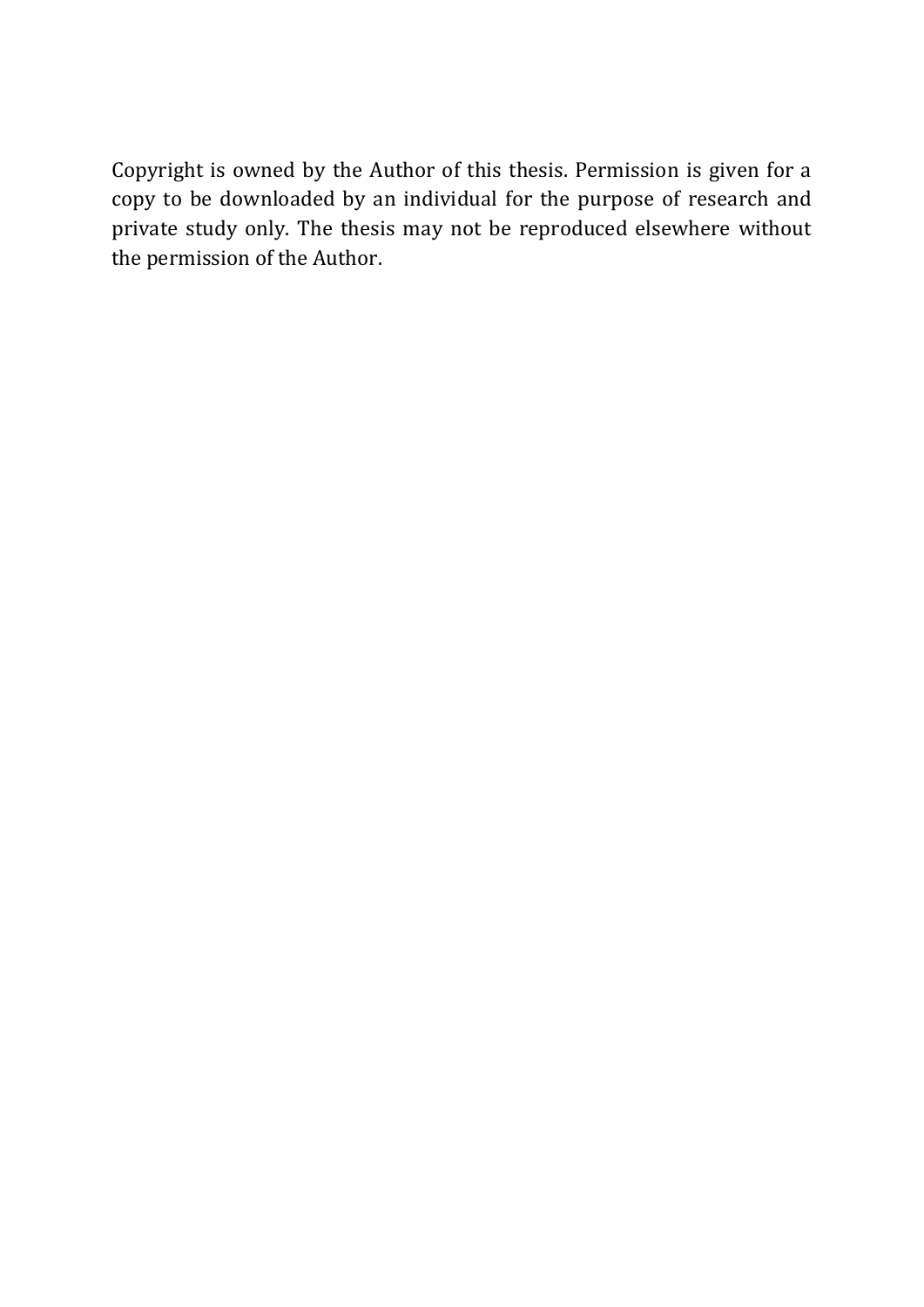## **NEW ZEALAND OLIGOCENE LAND CRISIS: INTEGRATED MICROPALEONTOLOGY OF WAIKATO COAL MEASURES AND ASSOCIATED SEDIMENTS IN CENTRAL NORTH ISLAND, NEW ZEALAND**

A thesis presented in partial fulfilment of the requirements for the degree of

Master of Science

in

Earth Science

at Massey University, Palmerston North, New Zealand.

**Claire Louise Shepherd**

**2012**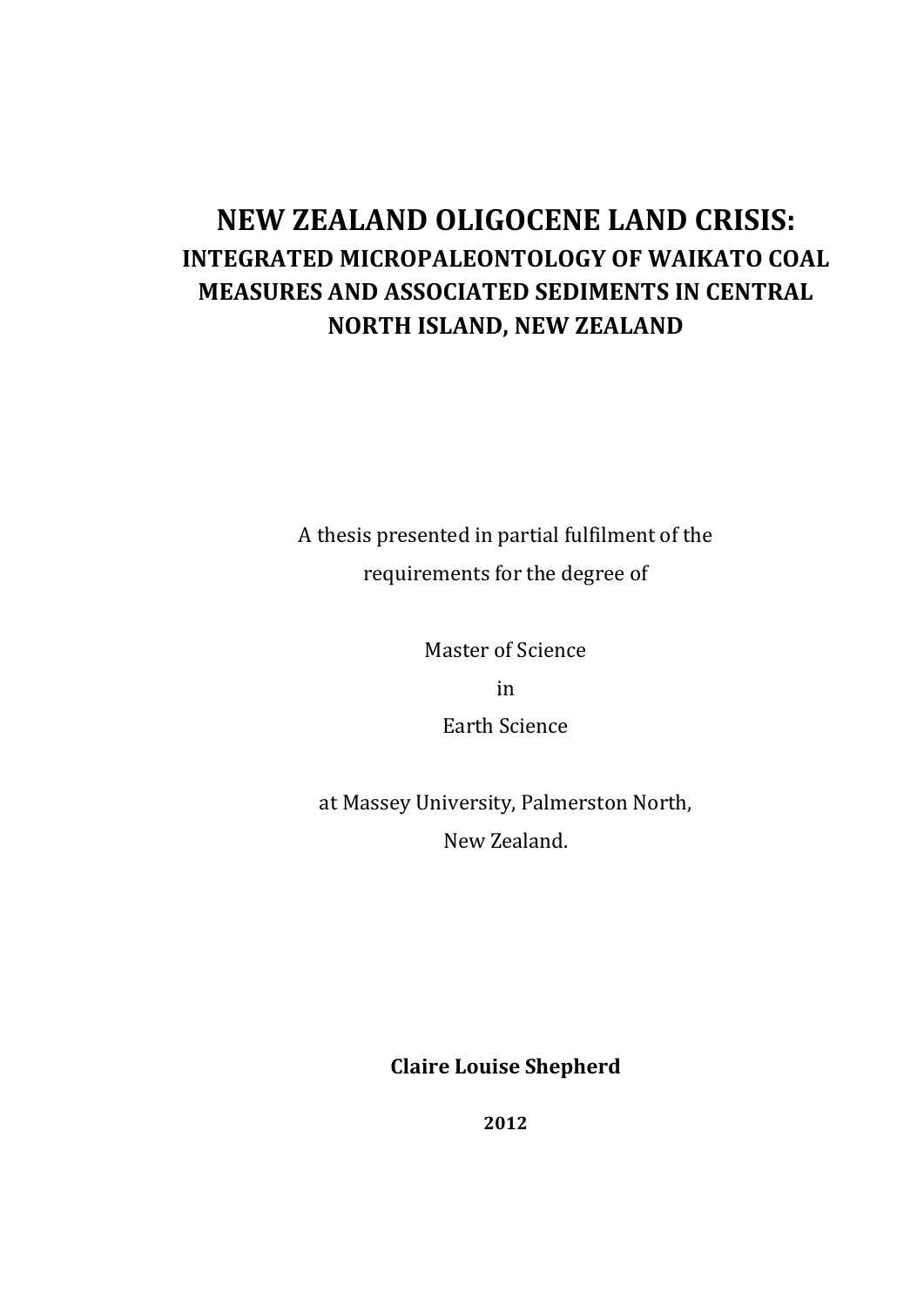#### **ABSTRACT**

<span id="page-2-0"></span>The topic of complete inundation of the New Zealand landmass during the Oligocene is a contentious one, with some proponents arguing the possibility that Zealandia became completely submerged during this time, and others contesting the persistence of small islands. The outcome of this debate has significant implications for the way in which modern New Zealand flora and fauna have evolved. This research project addresses the topic from a geological point of view by analysing late Oligocene–early Miocene sediments in the Benneydale region, in order to establish the timing of marine transgression in this area.

Samples from two cores drilled in the Mangapehi Coalfield were analysed for palynological and calcareous nannofossil content, and these data were used to determine the age and paleoenvironment of Waikato Coal Measures, Aotea Formation and Mahoenui Group. Additionally, data from 28 boreholes in the coalfield were utilized to construct a series of isopach maps to elucidate changes in the paleostructure through time. All data were combined to develop a series of paleogeographic maps illustrating the development of coal measures and associated sediments across the Benneydale region.

The results of this study indicate a Waitakian (late Oligocene-early Miocene) age for Waikato Coal Measures in the Benneydale region. Although this finding is consistent with the idea that Waikato Coal Measures young to the south, it appears that deposition occurred later than previously thought. Additionally, palynological data signify the persistence of a well vegetated pollen source throughout the late Oligocene–early Miocene sequence. Isopach analysis reveals the presence of paleohighs in the eastern and southern regions of the coalfield. While there is no direct evidence of land persisting in the Benneydale region, the pollen and isopach results support the hypothesis that some land remained above sea level during the Oligocene.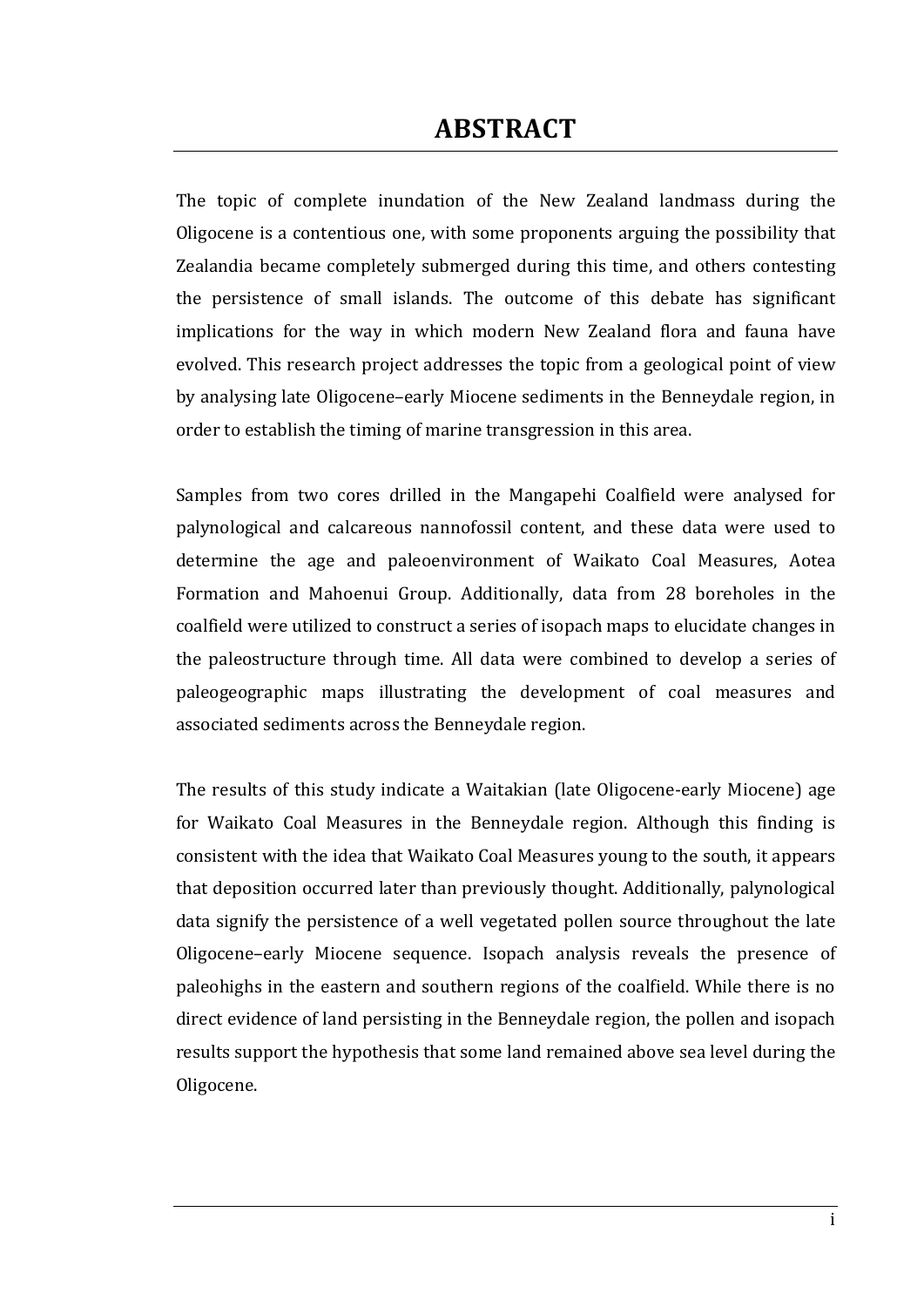#### **ACKNOWLEDGEMENTS**

<span id="page-3-0"></span>First and foremost I would like to thank my family and friends who have joined me on this crazy ride. Mum and Dad, your continual love and support provided me with the impetus to keep going whenever my self-belief began to waver. Thanks for everything you have done, including the cash injections, re-stocking my pantry, and looking after my psychotic cat. Esther, who rescued me from student living, words cannot express my gratitude for your generosity and friendship over the last two years. I have had so much fun as the sous chef of Ridgeview Restaurant, experimenting on unsuspecting neighbours and family, thank you. Meg and Polly, my faithful companions during long days of writing, your toothy grins and doggy antics never failed to bring a smile to my face. To Clel and Nicky, thank you for your friendship and encouragement throughout; Fridays will forever be known as "party" Fridays. Thanks to Phil and Sue for letting me be part of your family, I have enjoyed spending time with you and your beautiful girls. Additional thanks to Phil for proofing my final draft. To Elsie, thanks for the deep philosophical conversations out by the garden swing.

Huge thanks to Johnny Irons, who also comes under the heading of friend, but deserves special acknowledgement as field/laboratory assistant extraordinaire. Thank you for accompanying me into the middle of nowhere, lugging drill cores around the core shed, and dressing up in the scientific equivalent of a teletubby suit, all of which was done without question or complaint.

Thanks also to my supervisor Julie Palmer, who was responsible for my inclusion on this project, and to my co-supervisor Nick Mortimer. I greatly appreciate your input throughout the project and review of my final draft.

I would also like to extend my thanks to staff members at GNS Science, whose contribution to this study was invaluable. To Denise Kulhanek, who so graciously spent time teaching me the ins and outs of nannofossil preparation and identification, reviewing my conference abstract and poster, and generally answering any questions I threw her way. To Dallas Mildenhall and Liz Kennedy,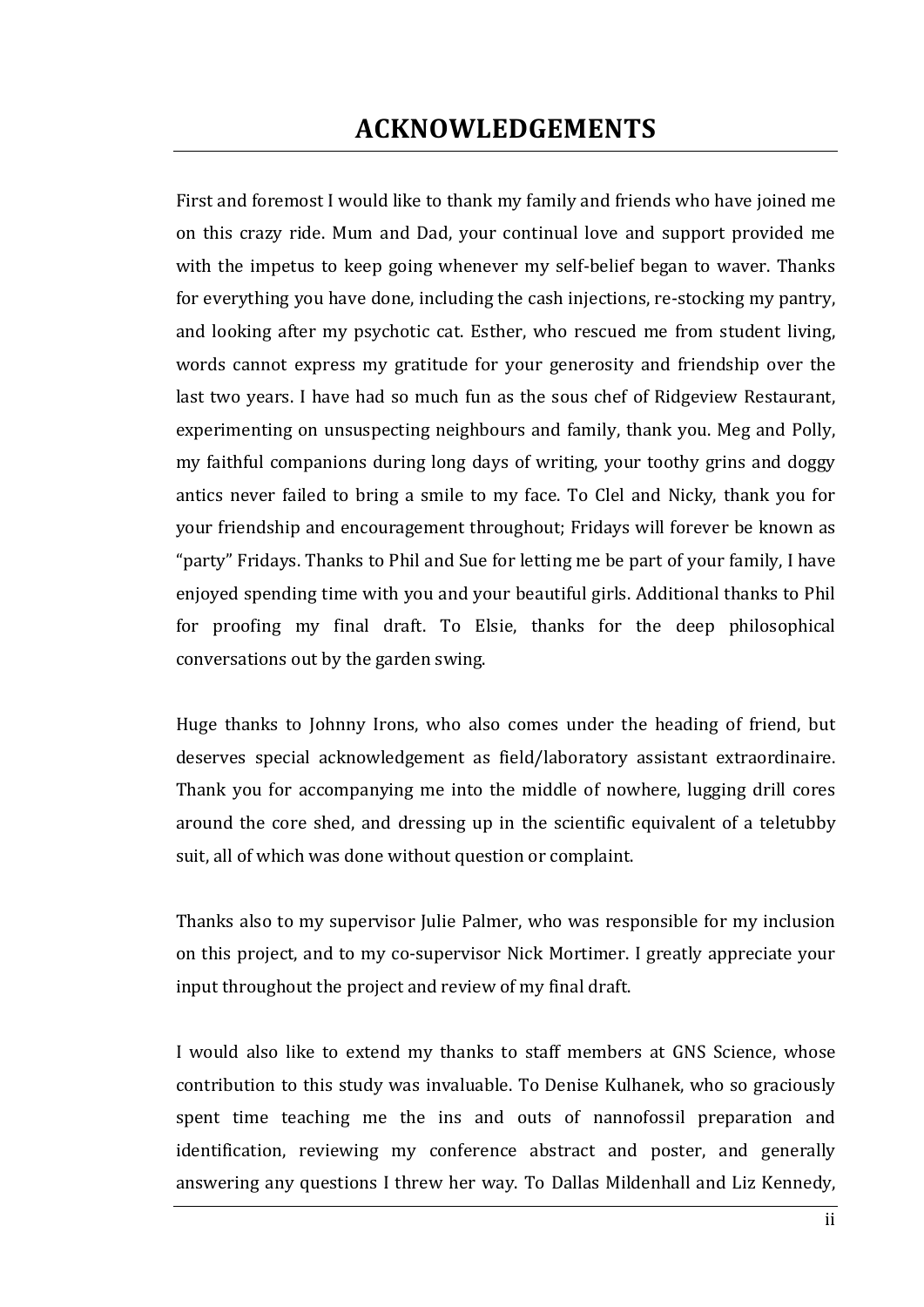for palynological analysis and photography. To Mike Isaacs, for braving the librarians and hunting down the hard-to-find references that I needed. To Sonja Fry, for painstakingly explaining the process of pollen extraction. Thanks also to Dallas and Denise for reviewing the relevant sections of my draft manuscript.

I would like to acknowledge the assistance of Solid Energy NZ Limited, in particular Grant Gillard for authorising access to drill cores, and Hadley Craig for assisting with access to the Huntly core shed. Special thanks also, to Hadley and Steph for their warm hospitality during our visit to the grand metropolis of Huntly.

Finally, I acknowledge GNS Marsden Fund Project (GNS0803), Massey University Graduate Scholarship and Geoscience Society of New Zealand Hastie Award for providing funding assistance for this study.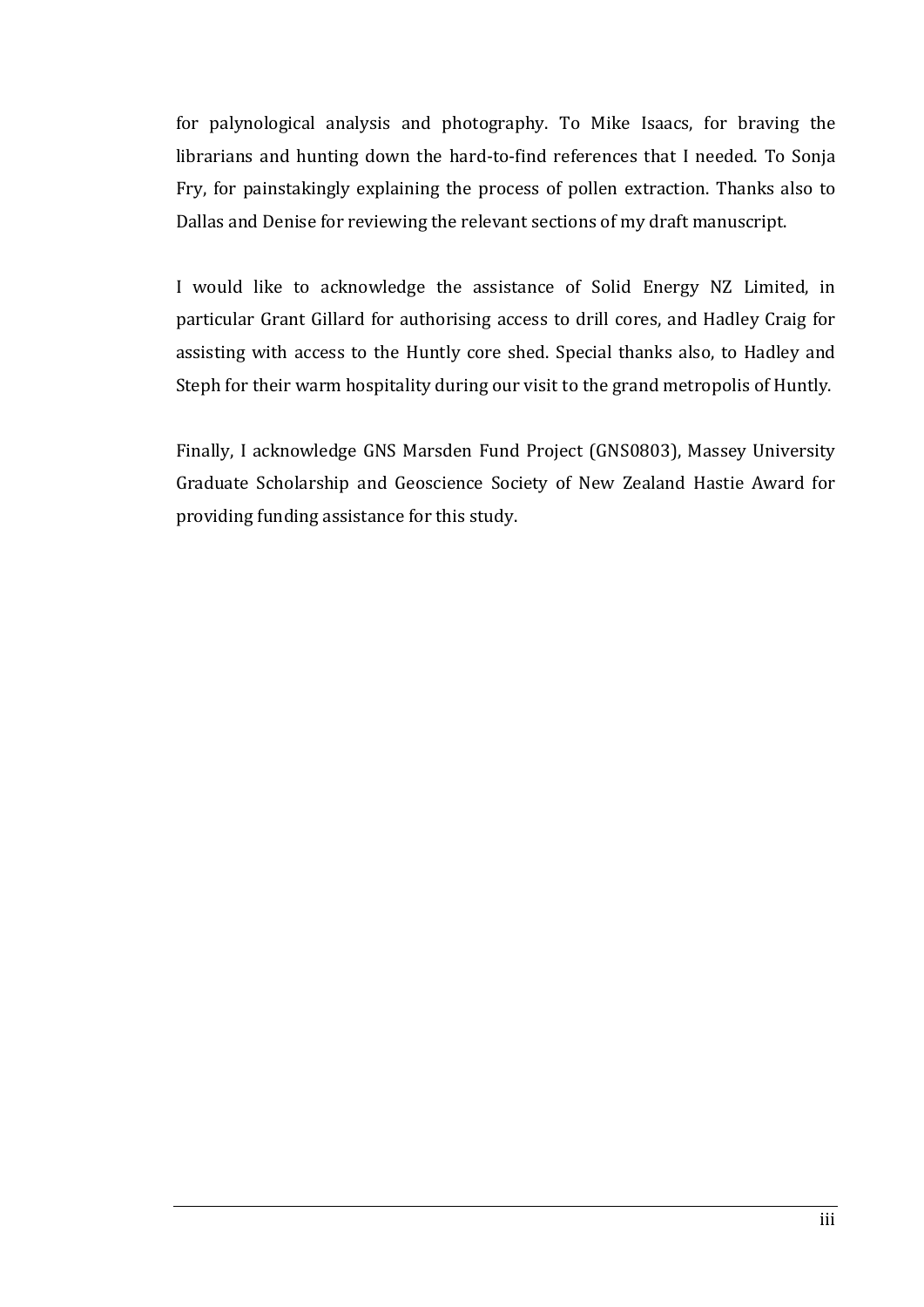# **TABLE OF CONTENTS**

<span id="page-5-0"></span>

| 1.1 |       |                                                              |  |
|-----|-------|--------------------------------------------------------------|--|
|     | 1.1.1 |                                                              |  |
|     | 1.1.2 | Importance of Coal Measures and their associated sediments 2 |  |
| 1.2 |       |                                                              |  |
| 1.3 |       |                                                              |  |
|     | 1,3.1 |                                                              |  |
|     | 1.3.2 |                                                              |  |
|     | 1.3.3 | Paleontology of shallow marine sediments associated with the |  |
|     | 1.3.4 |                                                              |  |
|     |       |                                                              |  |
| 2.1 |       |                                                              |  |
|     | 2.1.1 |                                                              |  |
|     | 2.1.2 |                                                              |  |
| 22  |       |                                                              |  |
|     | 2.2.1 |                                                              |  |
|     | 2.2.2 |                                                              |  |
|     |       | 2.2.2.1                                                      |  |
|     |       | 2.2.2.2                                                      |  |
|     |       | 2.2.2.3                                                      |  |
|     |       | 2.2.2.4                                                      |  |
| 2.3 |       |                                                              |  |
|     | 2.3.1 |                                                              |  |
|     |       |                                                              |  |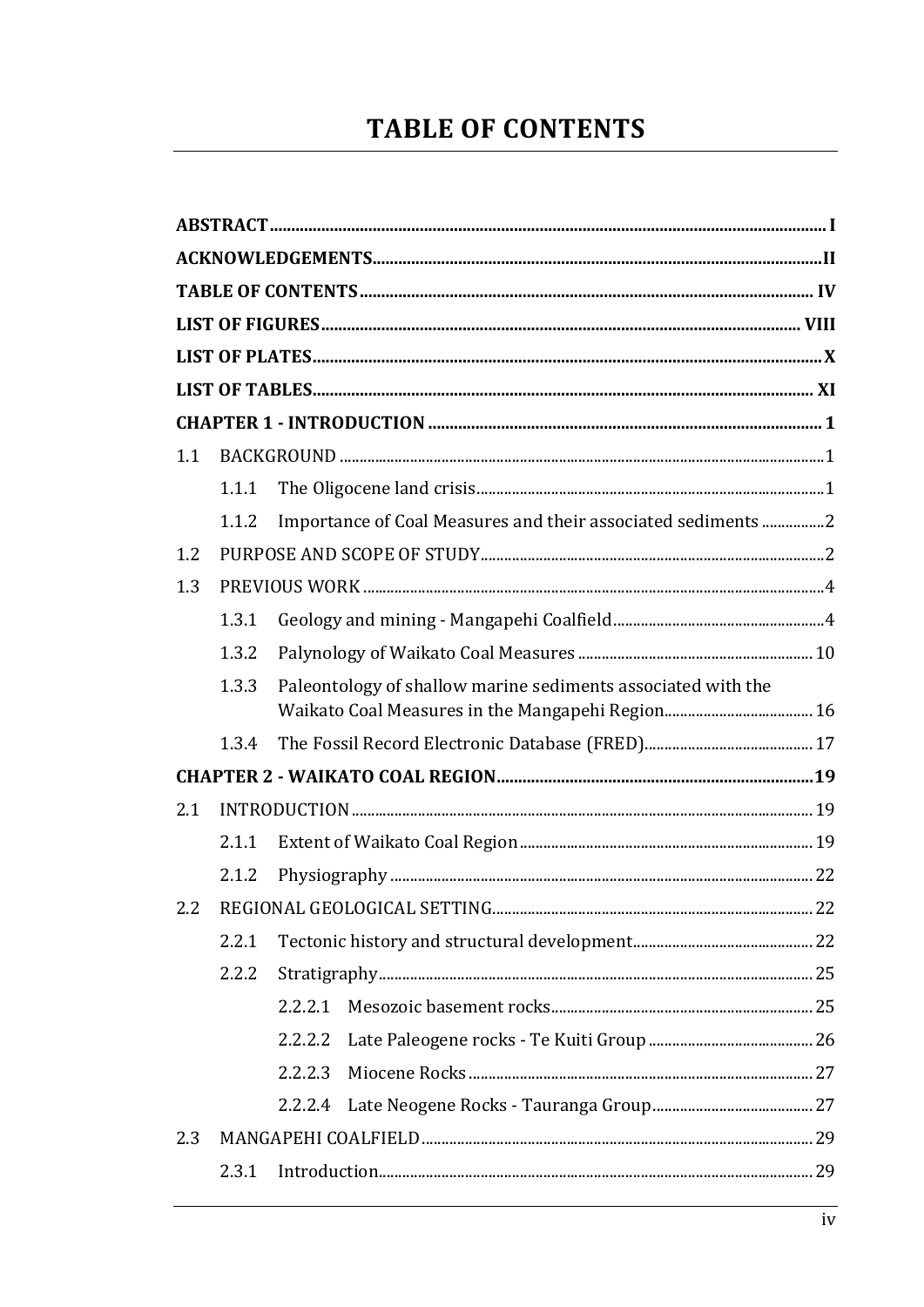|     | 2.3.2 |         |  |
|-----|-------|---------|--|
|     | 2.3.3 |         |  |
|     |       |         |  |
| 3.1 |       |         |  |
| 3.2 |       |         |  |
|     | 3.2.1 |         |  |
|     | 3.2.2 |         |  |
|     | 3.2.3 |         |  |
|     | 3.2.4 |         |  |
|     | 3.2.5 |         |  |
|     | 3.2.6 |         |  |
|     | 3.2.7 |         |  |
|     | 3.2.8 |         |  |
|     | 3.2.9 |         |  |
|     |       |         |  |
|     |       |         |  |
| 4.1 |       |         |  |
|     | 4.1.1 |         |  |
|     | 4.1.2 |         |  |
| 4.2 |       |         |  |
|     | 4.2.1 |         |  |
|     | 4.2.2 |         |  |
|     | 4.2.3 |         |  |
|     | 4.2.4 |         |  |
|     | 4.2.5 |         |  |
|     |       | 4.2.5.1 |  |
|     |       | 4.2.5.2 |  |
|     |       | 4.2.5.5 |  |
|     | 4.2.6 |         |  |
| 4.3 |       |         |  |
|     | 4.3.1 |         |  |
|     | 4.3.2 |         |  |
|     | 4.3.3 |         |  |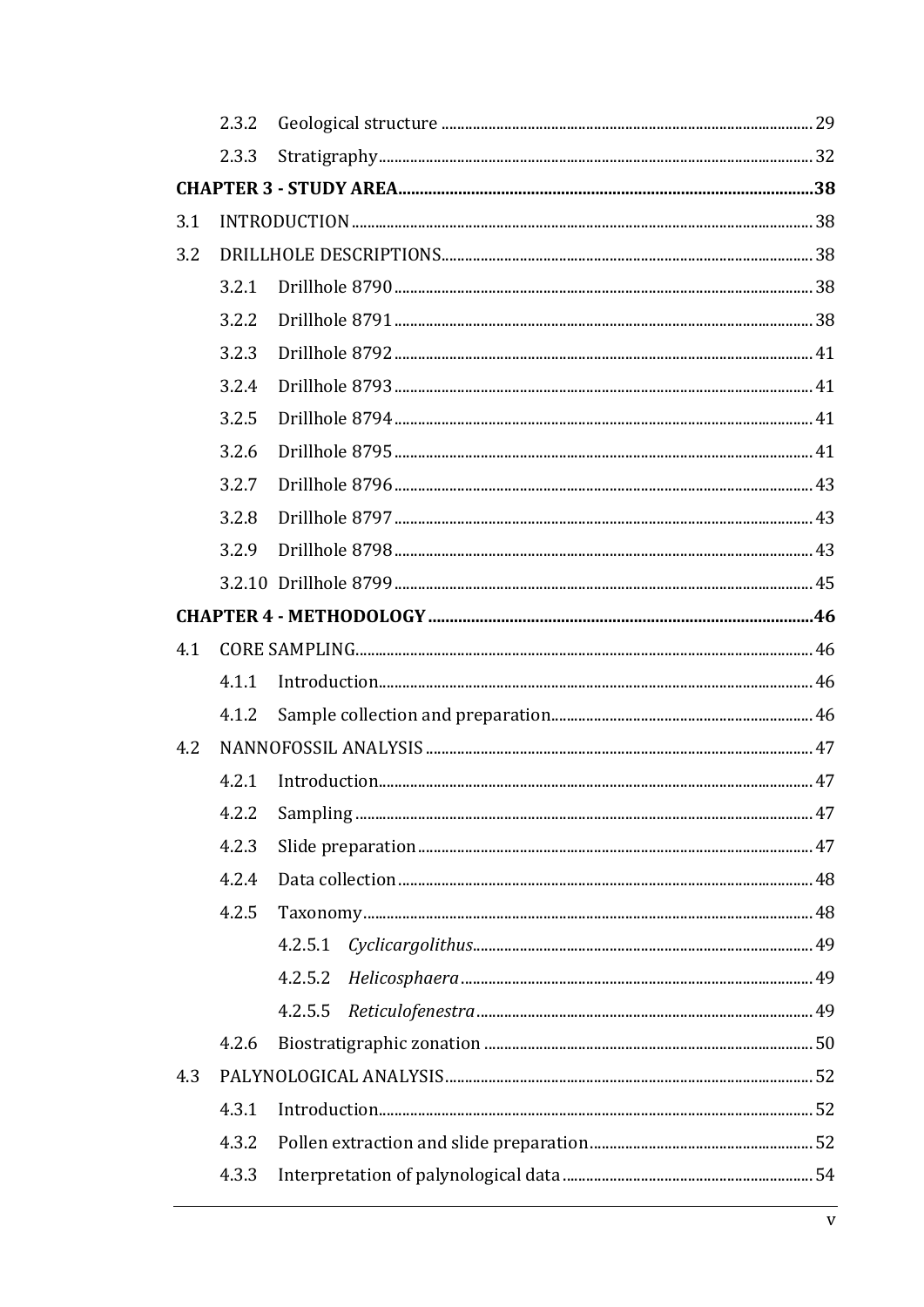| 4.4 |       |         |  |  |
|-----|-------|---------|--|--|
|     | 4.4.1 |         |  |  |
|     |       |         |  |  |
|     | 4.5.1 |         |  |  |
|     |       |         |  |  |
| 5.1 |       |         |  |  |
|     | 5.1.1 |         |  |  |
|     |       | 5.1.1.1 |  |  |
|     |       | 5.1.1.2 |  |  |
|     | 5.1.2 |         |  |  |
|     |       | 5.1.2.1 |  |  |
|     |       | 5.1.2.2 |  |  |
|     |       | 5.1.2.3 |  |  |
|     |       | 5.1.2.4 |  |  |
|     |       | 5.1.2.5 |  |  |
|     |       | 5.1.2.6 |  |  |
| 5.2 |       |         |  |  |
|     | 5.2.1 |         |  |  |
|     |       | 5.2.1.1 |  |  |
|     |       | 5.2.1.2 |  |  |
|     | 5.2.2 |         |  |  |
|     |       |         |  |  |
|     |       | 5.2.2.2 |  |  |
|     |       | 5.2.2.3 |  |  |
|     |       |         |  |  |
| 5.3 |       |         |  |  |
|     | 5.3.1 |         |  |  |
|     | 5.3.2 |         |  |  |
|     | 5.3.3 |         |  |  |
|     |       |         |  |  |
| 6.1 |       |         |  |  |
|     | 6.1.1 |         |  |  |
|     | 6.1.2 |         |  |  |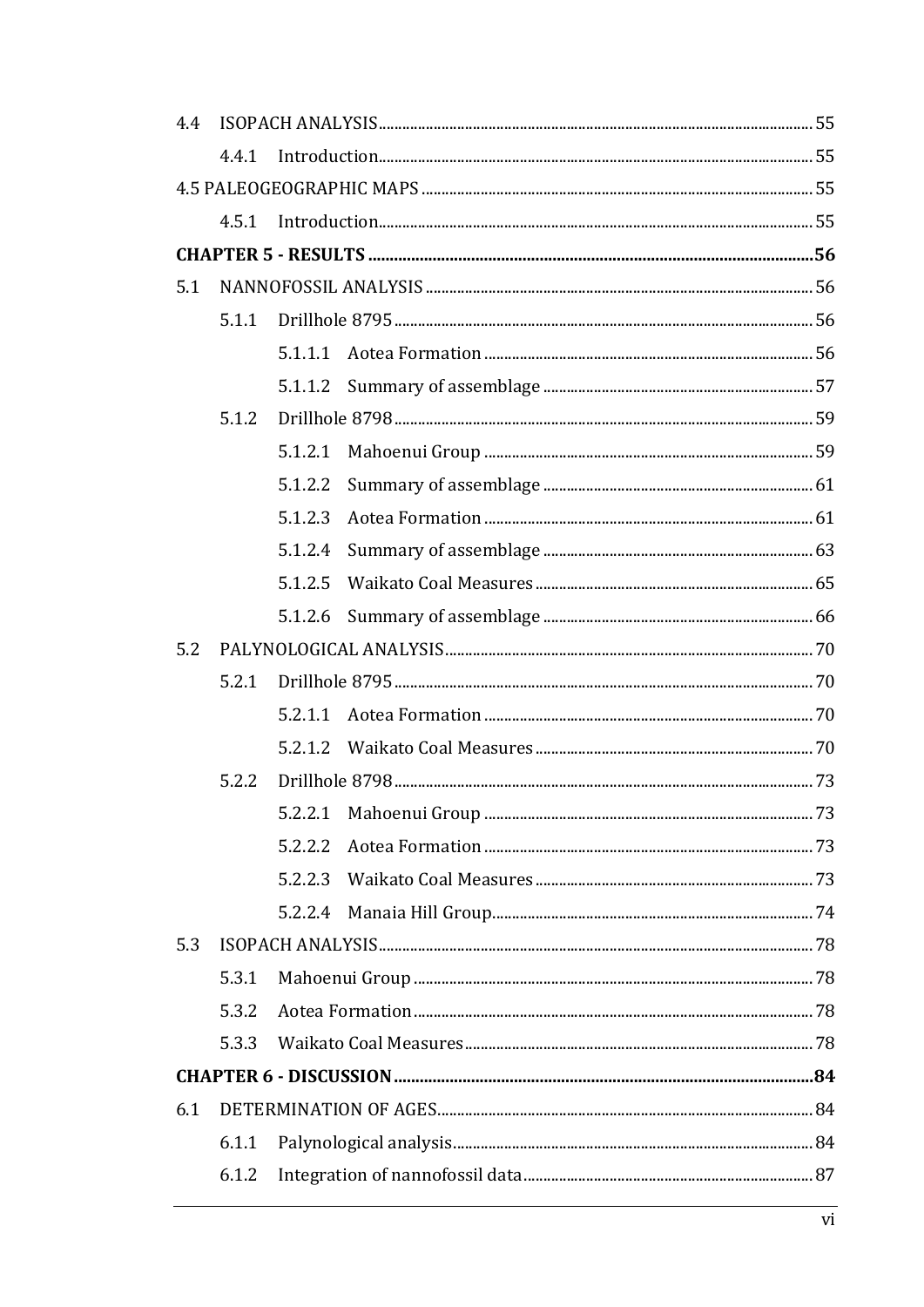|  | 6.4 SYNTHESIS OF AGE, PALEOENVIRONMENT AND PALEOSTRUCTURE 98 |  |
|--|--------------------------------------------------------------|--|
|  |                                                              |  |
|  |                                                              |  |
|  |                                                              |  |
|  |                                                              |  |
|  | APPENDIX 3 - CALCAREOUS NANNOFOSSIL TAXONOMIC LIST 125       |  |
|  | APPENDIX 4 - UNIT THICKNESSES FOR ISOPACH ANALYSIS  126      |  |
|  |                                                              |  |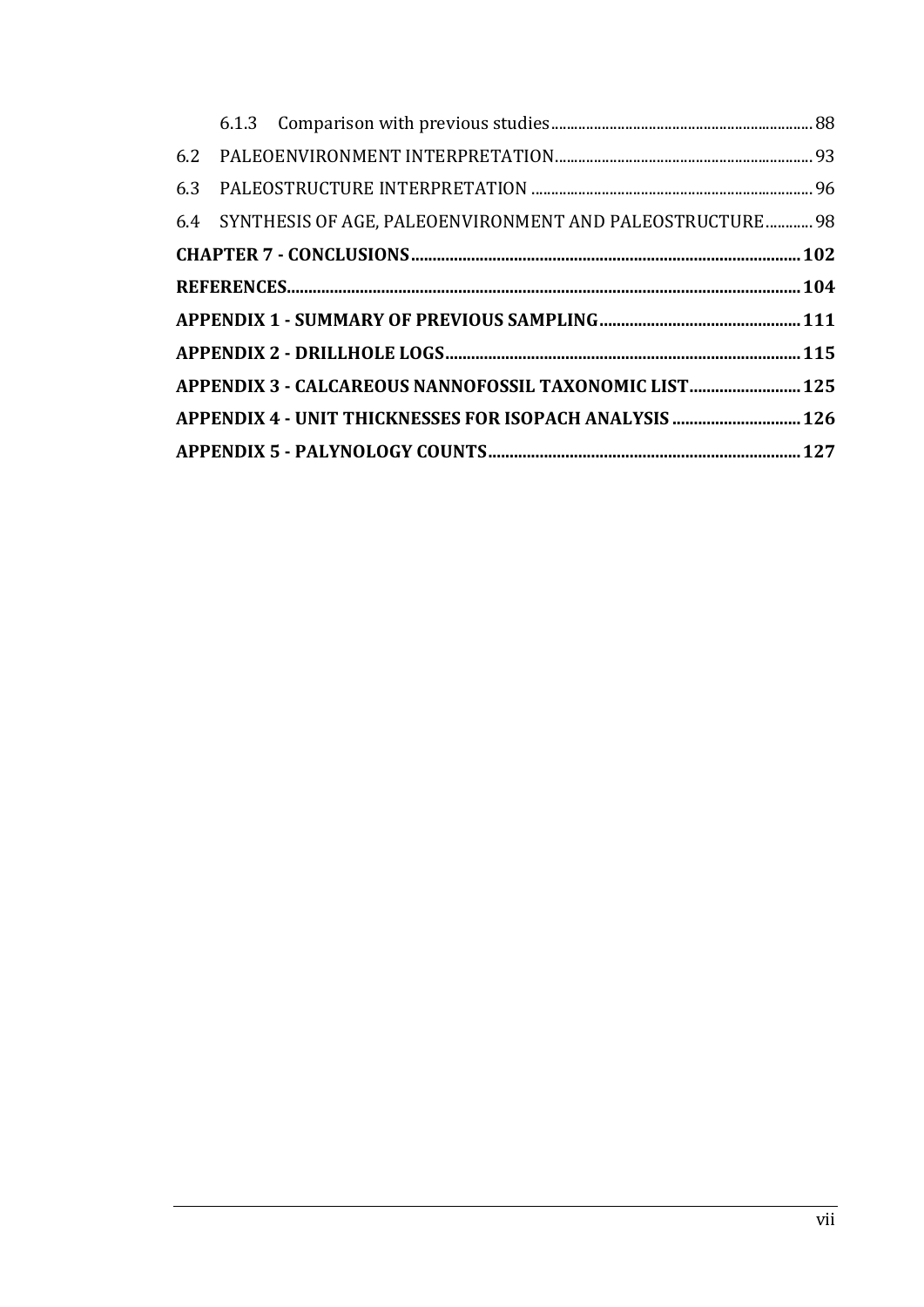## <span id="page-9-0"></span>**LIST OF FIGURES**

| Figure 1.1: Simplified diagram showing the stratigraphic relationships of the                                                                                        |
|----------------------------------------------------------------------------------------------------------------------------------------------------------------------|
| Figure 1.2: Map showing the location of Benneydale and the Mangapehi Coalfield,                                                                                      |
| Figure 1.3: Diagram showing the location of four bores drilled underground at the                                                                                    |
|                                                                                                                                                                      |
| Figure 1.5: Geological timescale showing international epochs and New Zealand                                                                                        |
| Figure 1.6: Diagram illustrating the four biozones proposed by Pocknall (1991)<br>for the Waikato Basin, and their application in correlating stratigraphic sections |
| Figure 1.7: Location map for samples collected in the Mangapehi/Benneydale                                                                                           |
|                                                                                                                                                                      |
|                                                                                                                                                                      |
| Figure 2.3: Diagram showing the structure of the Hakarimata-Taupiri (H-T) block                                                                                      |
| Figure 2.4: Generalised section through the Waikato region (North to South)                                                                                          |
| Figure 2.5: Location of major faults within the King Country Basin31                                                                                                 |
| Figure 2.6: Map of Mangapehi Coalfield showing the location of main faults and                                                                                       |
| Figure 2.7: Stratigraphic column for drillhole 8794 showing the section of the<br>Waikato Coal Measures that includes a fossiliferous sandstone bed 20 m above the   |
| Figure 3.1: Location of all holes drilled in the Mangapehi Coalfield up to 200739                                                                                    |
| Figure 3.2: Map showing simplified stratigraphy for holes drilled in the Mangapehi                                                                                   |
| Figure 3.3: Summarised stratigraphic column for drillhole 8795 showing the<br>thicknesses of major units and placement of the Mangapehi coal seam within the         |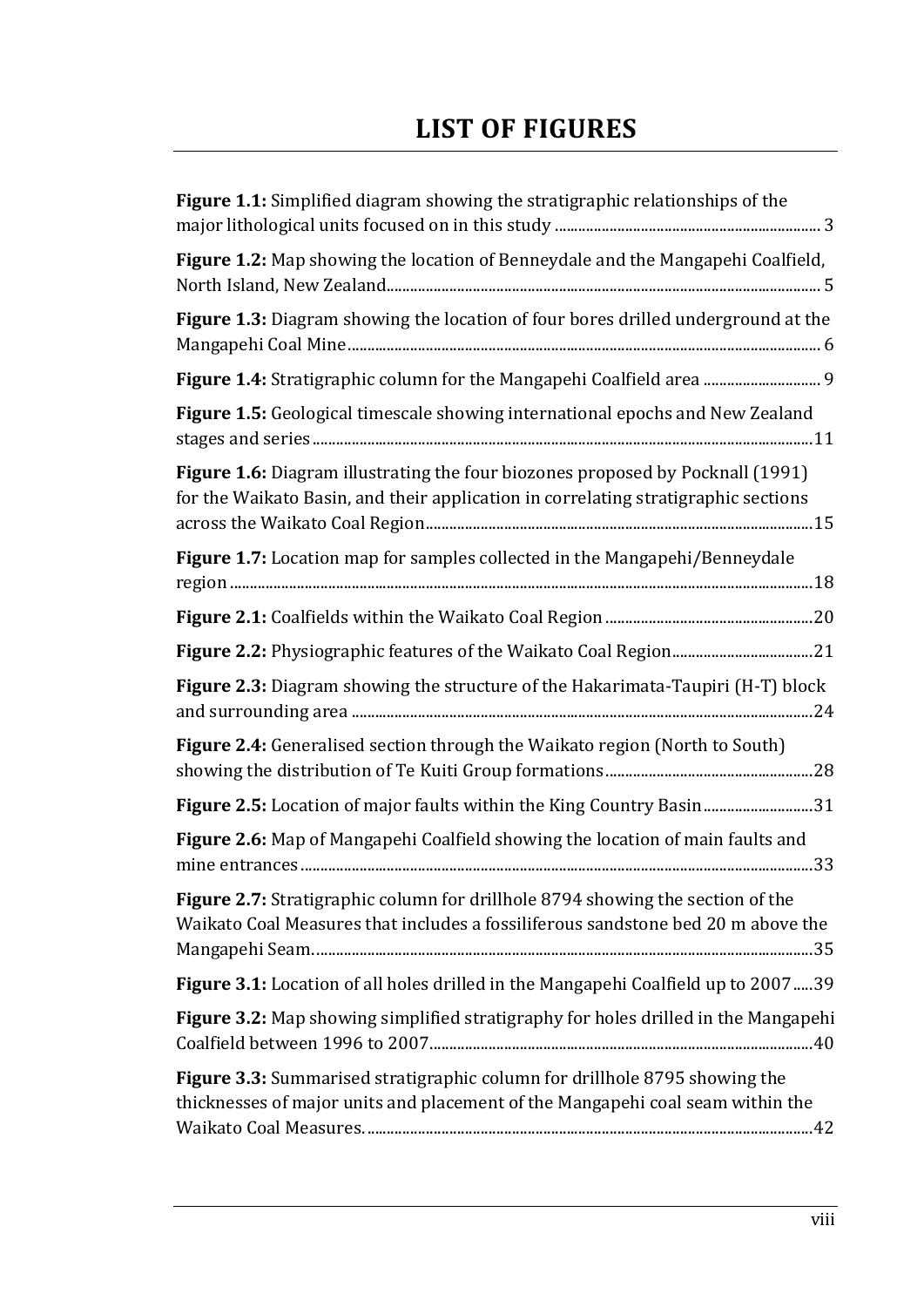| Figure 3.4: Summarised stratigraphic column for drillhole 8798 showing the<br>thicknesses of major units and placement of the Mangapehi coal seam within the        |
|---------------------------------------------------------------------------------------------------------------------------------------------------------------------|
| Figure 4.1: Chart showing the zones used by Martini (1971) and Okada & Bukry                                                                                        |
| Figure 5.1: Relative pollen diagram for Drillhole 8795 showing dominant spore                                                                                       |
| Figure 5.2: Relative pollen diagram for Drillhole 8798 showing dominant spore                                                                                       |
| Figure 5.3: Isopach map showing the thickness of Mahoenui Group in the                                                                                              |
| Figure 5.4: Isopach map showing the thickness of Aotea Formation in the                                                                                             |
| Figure 5.5: Isopach map showing the thickness of Waikato Coal Measures in the                                                                                       |
| <b>Figure 5.6:</b> Simplified stratigraphic columns showing the thickness of coal<br>measures and coal seams for boreholes in the Mangapehi Coalfield, superimposed |
|                                                                                                                                                                     |
| Figure 6.2: Representative stratigraphic section for Mangapehi Coalfield<br>correlated with the New Zealand timescale, palynology zones, and key nannofossil        |
|                                                                                                                                                                     |
| Figure 6.4: Paleogeographic reconstruction during the early Waitakian showing<br>the development of an extensive peat swamp in the Mangapehi Coalfield99            |
| Figure 6.5: Paleogeographic reconstruction of the Mangapehi Coalfield during<br>early-mid Waitakian, illustrating marine transgression across the area and the      |
| Figure 6.6: Paleogeographic reconstruction of the Mangapehi Coalfield during<br>mid-late Waitakian, illustrating marine transgression across the area and the       |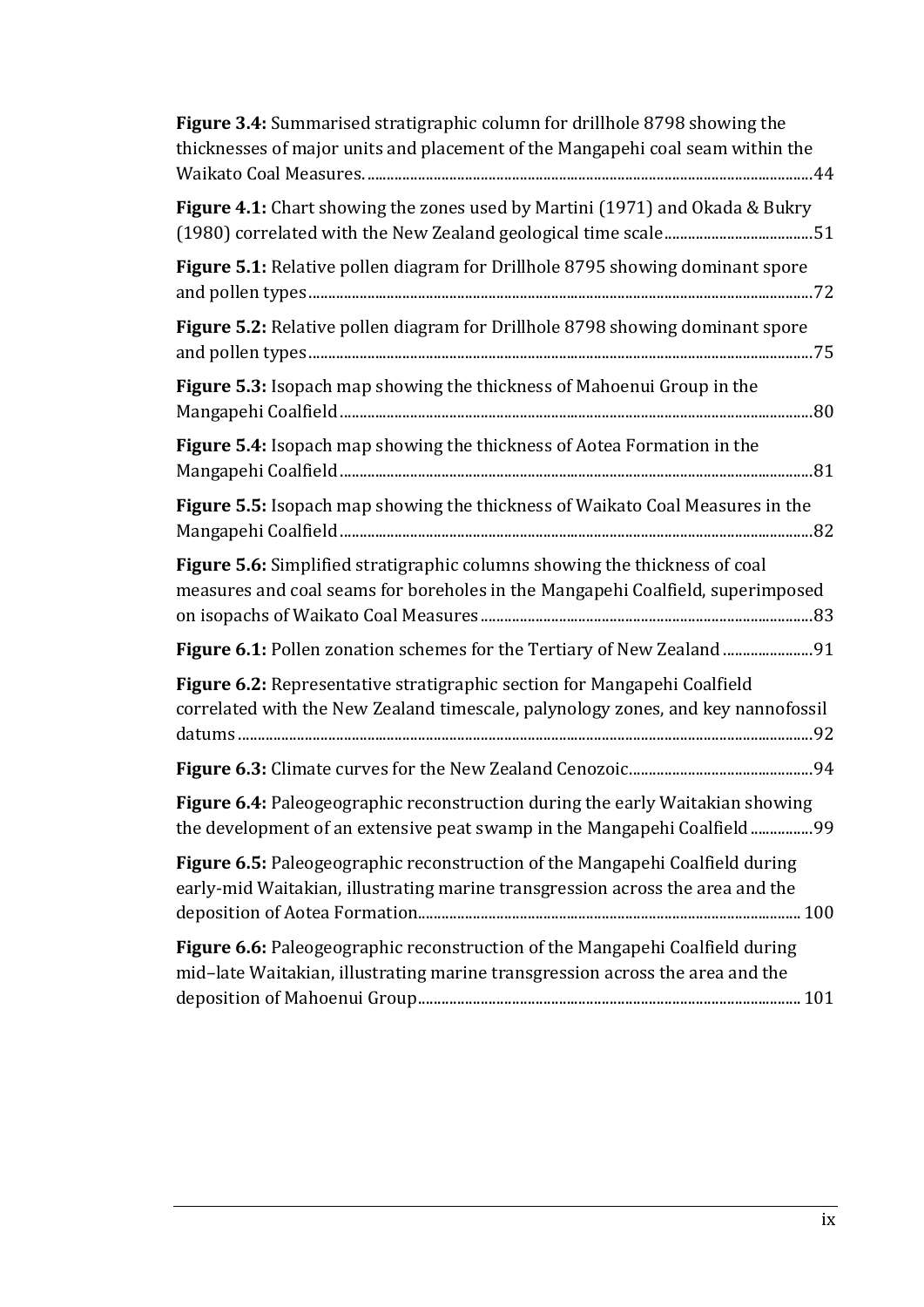## **LIST OF PLATES**

<span id="page-11-0"></span>

| <b>Plate 5.1:</b> LM images of representative nannofossil specimens from Aotea        |
|---------------------------------------------------------------------------------------|
| <b>Plate 5.2:</b> LM images of representative nannofossil specimens from Mahoenui     |
| <b>Plate 5.3:</b> LM images of representative nannofossil specimens from Aotea        |
| <b>Plate 5.4:</b> LM images of representative nannofossil specimens from Waikato Coal |
| Plate 5.5: Photomicrographs of representative palynomorphs from Mangapehi             |
| <b>Plate 5.6:</b> Photomicrographs of representative palynomorphs from Mangapehi      |